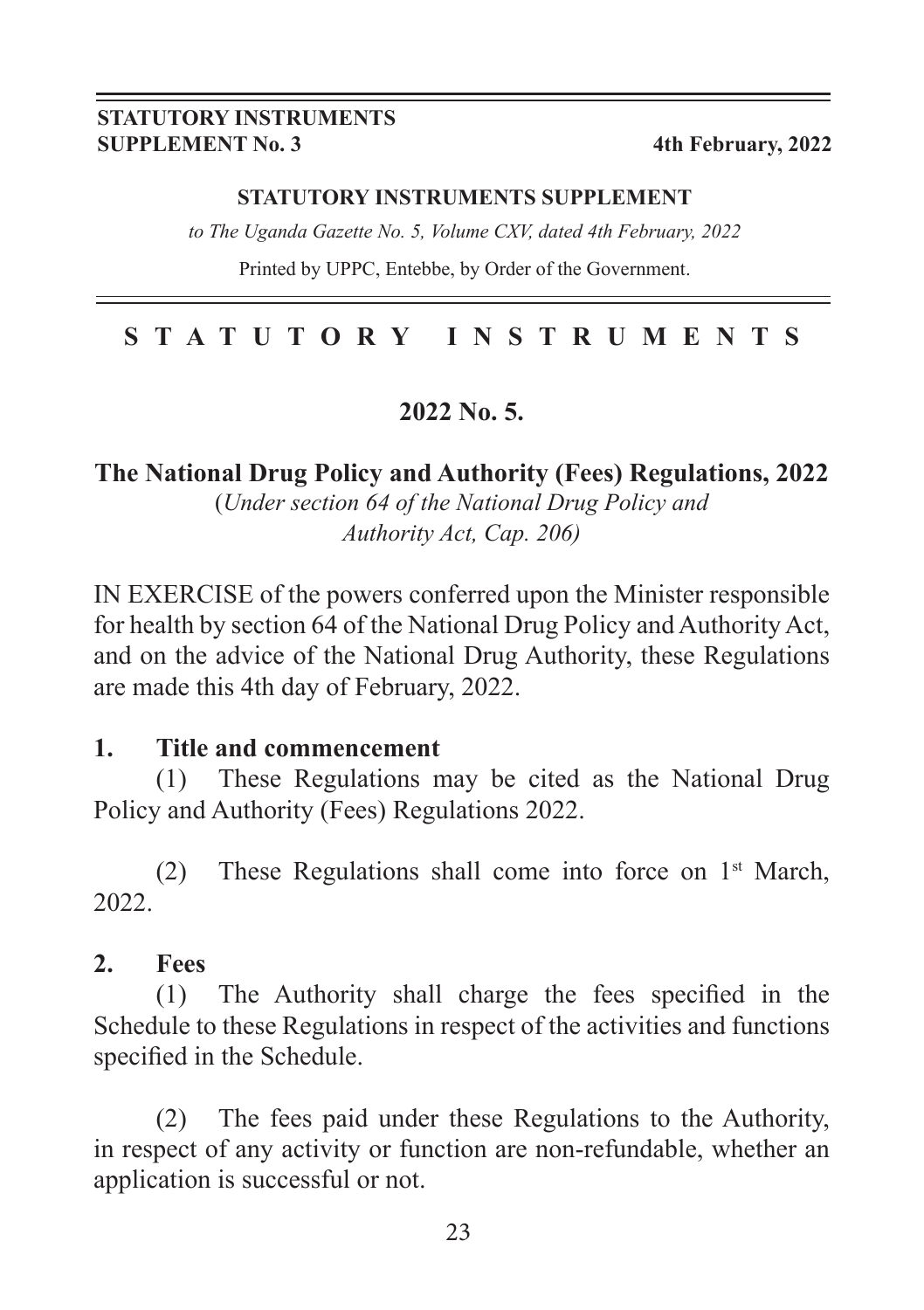(3) The prescribed fee is payable at the time of making the application to the Authority.

(4) The Authority shall not receive an application in respect of which the prescribed fee is not paid.

## **3. Applicant to pay fees according to location**

(1) Where, in the Schedule, fees are classified according to the location of the premises for which the applicant wishes to be licensed, the applicant shall pay the fees specified for the location.

(2) For the avoidance of doubt, the fees classified as "municipal" are payable by applicants in a municipality or town.

## **4. Revocation of S.I 31 of 2014.**

The National Drug Policy and Authority (Fees) Regulations are revoked.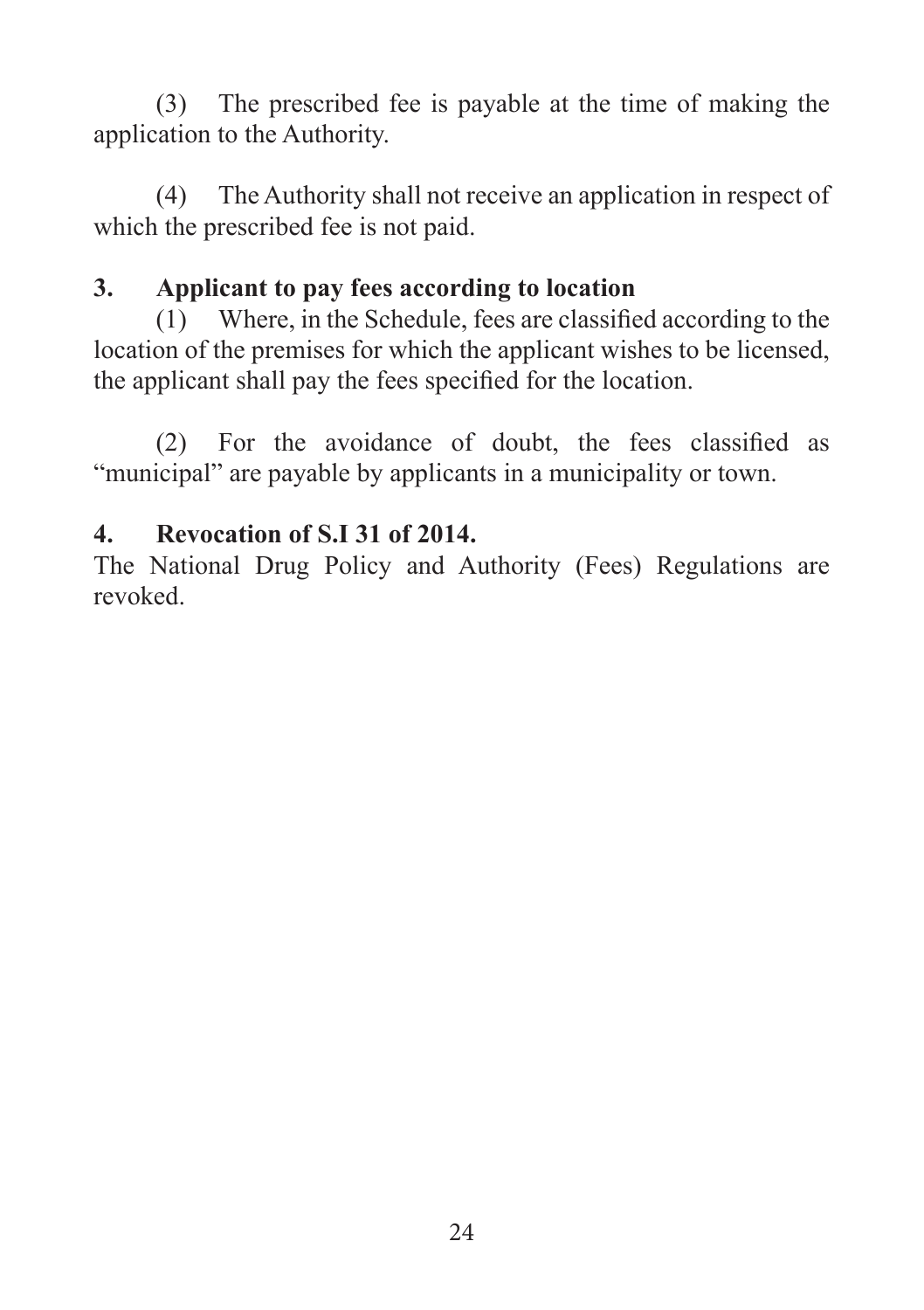#### **SCHEDULE**

*Regulation 2*

#### **FEES**

#### **PART 1 – FEES FOR REGISTRATION OF DRUGS, RETENTION, NOTIFICATION AND AMENDMENT**

|     | <b>REGISTRATION / RETENTION /NOTIFICA-</b><br><b>TION/AMENDMENTS</b>                   | <b>Fees in shillings</b><br>except where in-<br>dicated in US \$ |
|-----|----------------------------------------------------------------------------------------|------------------------------------------------------------------|
|     | 1. First registration                                                                  |                                                                  |
| (a) | Registration of imported human and veterinary drugs<br>and preparations.               | <b>US \$2,000</b>                                                |
|     | (b) Registration of locally manufactured drugs by a large<br>scale manufacturer.       | <b>US \$200</b>                                                  |
|     | (c) Registration of locally manufactured drugs by a small<br>scale manufacturer.       | 150,000/                                                         |
|     | (d) Registration of imported drugs and preparations<br>which are repackaged in Uganda. | <b>US\$ 300</b>                                                  |
| (e) | Registration of imported surgical instruments and<br>appliances.                       | <b>US\$ 1,500</b>                                                |
| (f) | Registration of locally manufactured surgical<br>instruments and appliances.           | US\$<br>200                                                      |
| 2.  | Annual retention of registration of drugs and<br>preparations on register              |                                                                  |
| (a) | Retention of human and veterinary drugs and<br>preparations on the register.           | <b>US\$ 500</b>                                                  |
| (b) | Retention of foreign herbal drugs on the register.                                     | <b>US\$ 250</b>                                                  |
| (c) | Retention of locally manufactured drugs by a large<br>scale manufacturer.              | <b>US\$ 100</b>                                                  |
| (d) | Retention of locally manufactured drugs by a small<br>scale manufacturer.              | <b>US \$100</b>                                                  |
| (e) | Retention of imported surgical instruments and<br>appliances on register.              | <b>US\$200</b>                                                   |
| (f) | Retention of locally manufactured surgical<br>instruments and appliances on register.  | <b>US\$100</b>                                                   |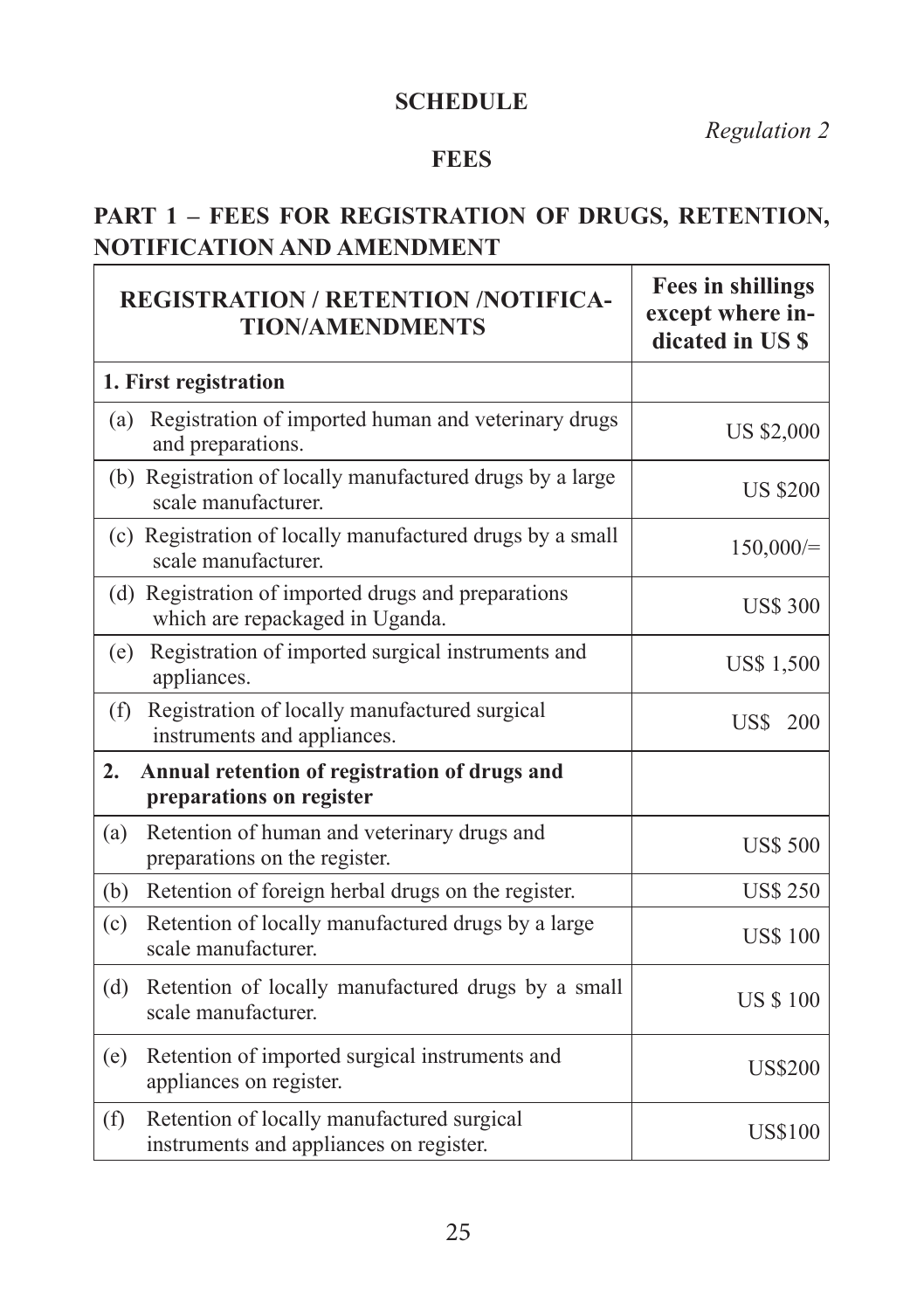| 3.                                    | Notification of local herbal drugs and registration<br>of imported herbal drugs(human and veterinary)      |                    |
|---------------------------------------|------------------------------------------------------------------------------------------------------------|--------------------|
| (a)                                   | Notification of local herbal drugs.                                                                        | 50,000/            |
| (b)                                   | Registration of imported herbal drugs.                                                                     | <b>US \$500</b>    |
| $\overline{4}$ .                      | Amendment of application for registration of<br>drugs (human and veterinary)                               |                    |
| (a)                                   | Major amendment of application for registration of<br>imported drugs.                                      | <b>US\$700</b>     |
| (b)                                   | Minor amendment of application for registration of<br>imported drugs.                                      | <b>US\$ 400</b>    |
| (c)                                   | Amendment of application for notification of<br>imported drugs.                                            | <b>US\$ 100</b>    |
| (d)                                   | Major amendment of application for registration of<br>locally manufactured drugs.                          | <b>US\$ 200</b>    |
| (e)                                   | Minor amendment of application for registration of<br>locally manufactured drugs.                          | <b>US\$ 100</b>    |
| (f)                                   | Amendment of application for notification of locally<br>manufactured drugs.                                | <b>US\$ 50</b>     |
| (g)                                   | Major amendment of application for registration of<br>imported herbal drugs.                               | <b>US \$350</b>    |
| (h)                                   | Minor amendment of application for registration of<br>imported herbal drugs.                               | <b>US \$ 200</b>   |
| $\left( \mathrm{(}i\mathrm{)}\right)$ | Amendment of application for registration of<br>imported herbal drugs.                                     | <b>US\$ 20</b>     |
| (j)                                   | Major amendment of application for registration of<br>imported surgical instruments and appliances.        | <b>US\$ 500</b>    |
| (k)                                   | Minor amendment of application for registration of<br>imported surgical instruments and appliances.        | <b>US\$ 200</b>    |
| (1)                                   | Notification amendment of application for registration<br>of imported surgical instruments and appliances. | <b>US\$ 50</b>     |
| 5.                                    | Fees for fast track registration application                                                               |                    |
| (a)                                   | Registration of imported human and veterinary drugs<br>and preparations.                                   | <b>US \$10,000</b> |
|                                       | (b) Major amendment of application for imported drugs.                                                     | <b>US\$ 2,100</b>  |
|                                       | (c) Minor amendment of application for imported drugs.                                                     | US\$ 1,200         |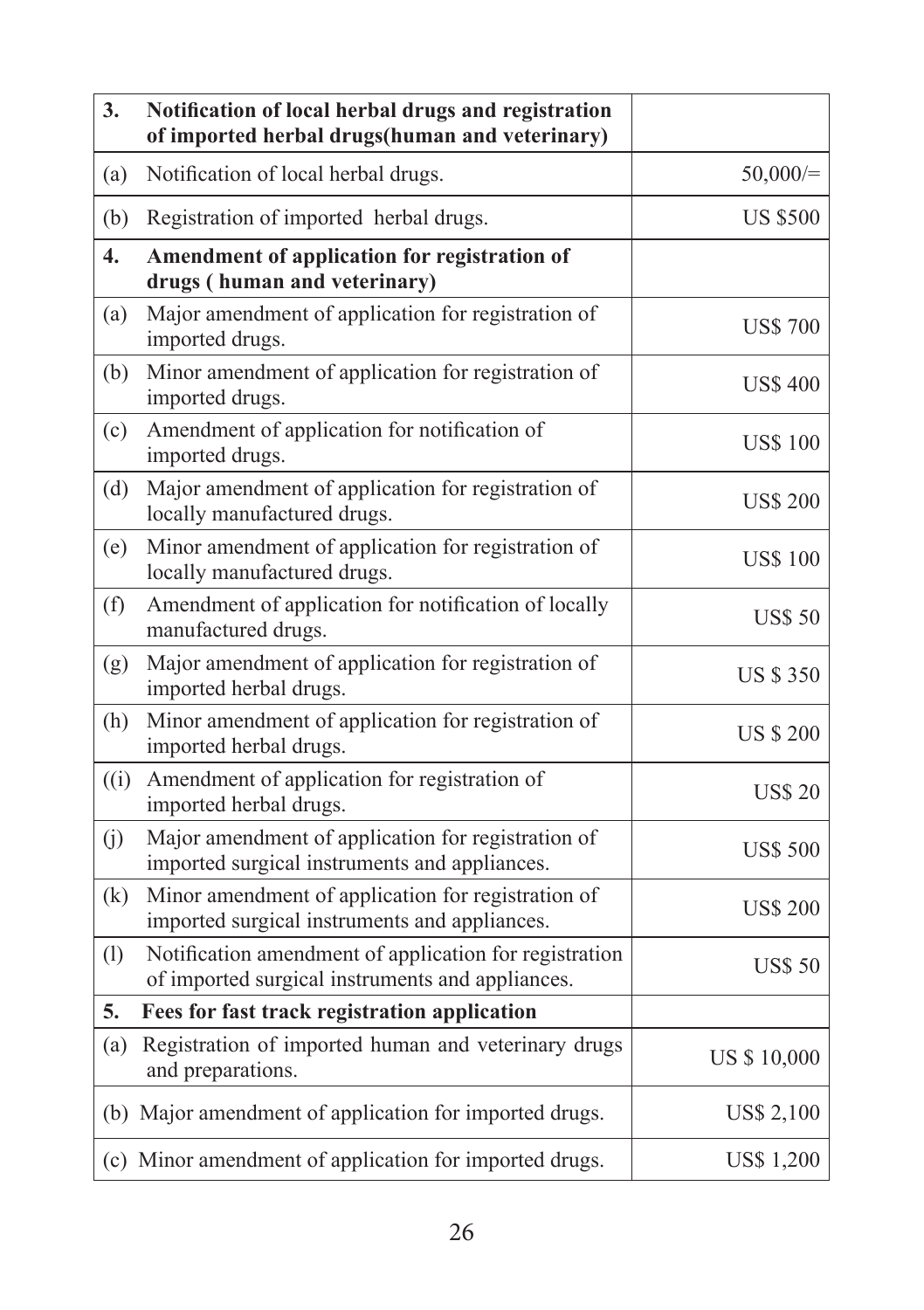#### **PART 2**—**FEES TO BE PAID TO THE AUTHORITY IN RESPECT OF A LICENSED SELLER**

| <b>ITEM</b> |                                        | <b>Application for a licence</b> |                    |            | Application for renewal of licence |                    |            |            |
|-------------|----------------------------------------|----------------------------------|--------------------|------------|------------------------------------|--------------------|------------|------------|
|             |                                        | Kampala<br><b>Capital City</b>   | Municipal/<br>City | Rural      | Kampala<br><b>Capital City</b>     | Municipal/<br>City | Rural      |            |
| (a)         | Inspection<br>suitability<br>premises. | for<br>of                        | $135,000/-$        | $90,000/-$ | $67.500/-$                         | $75,000/-$         | $52.500/-$ | $45,000/-$ |
| (b)         | Application for<br>a licence.          |                                  | $120,000/-$        | $75,000/-$ | $45.000/-$                         | 120,000/-          | $75,000/-$ | $45,000/-$ |

## **PART 3**—**FEES FOR RETAIL PHARMACIES**

## **(a) Within Kampala Capital City**

|                                                | <b>New Application for a licence</b> |                        | Application for renewal of licence |                        |  |
|------------------------------------------------|--------------------------------------|------------------------|------------------------------------|------------------------|--|
| <b>ITEM</b>                                    | <b>Central Division</b>              | <b>Other Divisions</b> | <b>Central Division</b>            | <b>Other Divisions</b> |  |
| (i) Inspection for suitability of<br>premises. | $3,180,000/$ -                       | $1,935,000/-$          | 1,980,000/-                        | $1,260,000/$ -         |  |
| (ii) Application for a licence.                | 1,800,000/-                          | $900,000/$ -           | $1,800,000/$ -                     | $1,125,000/-$          |  |

## **(b) Outside Kampala Capital City**

| <b>ITEM</b>                                 | New Application for a<br>licence |              | <b>Application for renewal</b><br>of licence |              |  |
|---------------------------------------------|----------------------------------|--------------|----------------------------------------------|--------------|--|
|                                             | Municipal/<br>City               | Rural        | Municipal/<br><b>City</b>                    | Rural        |  |
| (i) Inspection for suitability of premises. | $828,000/$ -                     | $828,000/$ - | $468,000/$ -                                 | $468,000/$ - |  |
| (ii) Application for a licence.             | $360,000/$ -                     | $360,000/$ - | $360,000/-$                                  | $360,000/$ - |  |

#### **PART 4**—**FEES FOR WHOLESALE PHARMACIES**

#### **(a) Within Kampala Capital City**

|                                                   | <b>Application for a licence</b> |                 | Application for renewal of licence |                 |  |
|---------------------------------------------------|----------------------------------|-----------------|------------------------------------|-----------------|--|
| Item                                              | <b>Central Division</b>          | Other Divisions | Central Divi-<br>sion              | Other Divisions |  |
| Inspection for suitability<br>(i)<br>of premises. | $3,210,000/=$                    | $1,957,500 =$   | $1,710,000 =$                      | $1,057,500/=$   |  |
| (ii) Application for a licence.                   | $2,550,000/=$                    | $1,350,000/=$   | $2,550,000 =$                      | $1,350,000/=$   |  |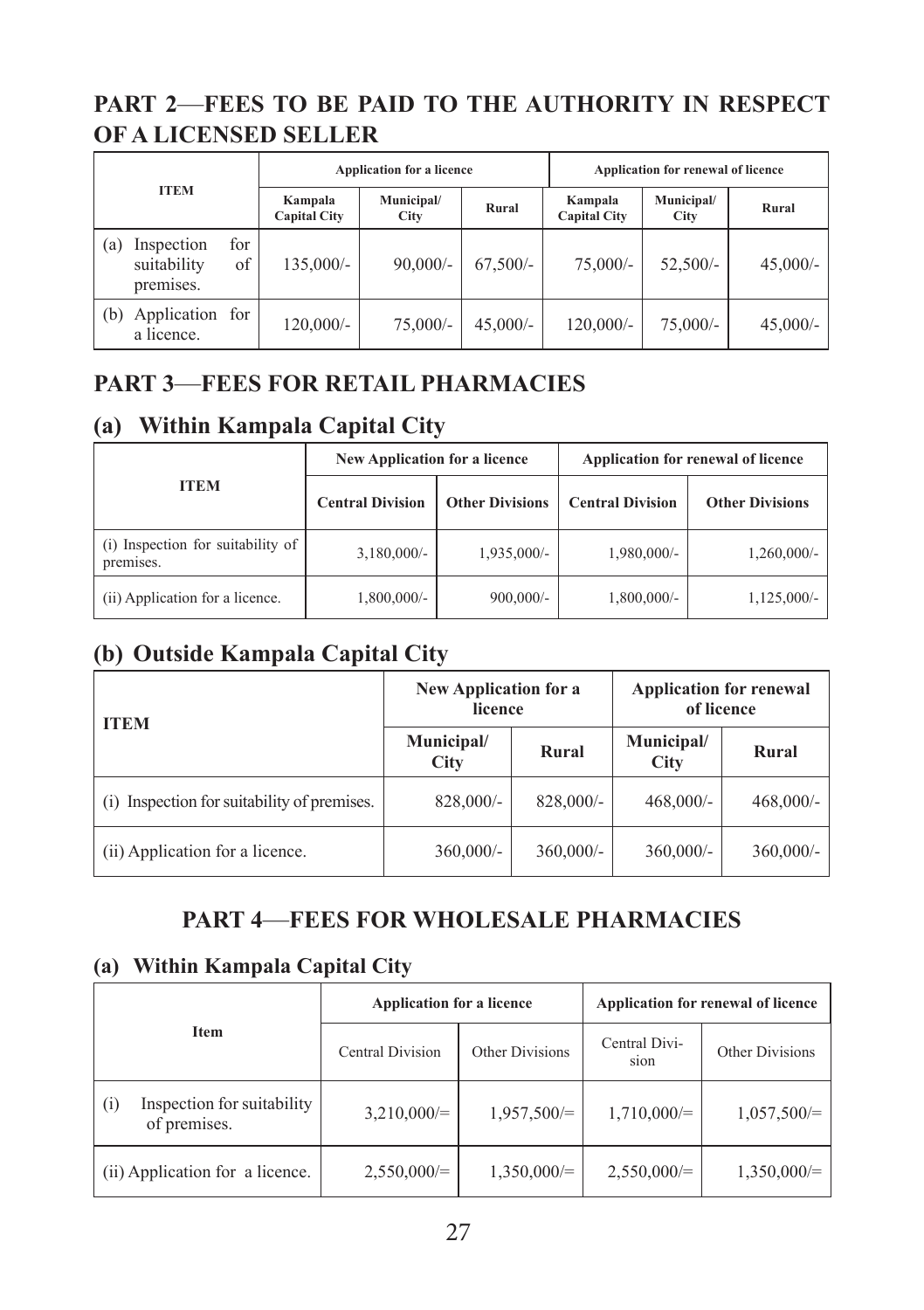| (iii) Inspection for suitability<br>of premises for surgical in-<br>struments and appliances. | $2,385,000 =$   | $1,451,250 =$ | $1,485,000/=$ | $945,000 =$ |
|-----------------------------------------------------------------------------------------------|-----------------|---------------|---------------|-------------|
| (iv) Application for licence<br>for surgical instruments and<br>appliance.                    | $1,350,000 = 1$ | $675,000 =$   | $1,350,000/=$ | 843,750/    |

## **(b) Outside Kampala Capital City**

| Item  |                                                                                                   | <b>Application for a licence</b> |                                           | Application for renewal of li-<br>cence |                                      |
|-------|---------------------------------------------------------------------------------------------------|----------------------------------|-------------------------------------------|-----------------------------------------|--------------------------------------|
|       |                                                                                                   | Municipality/City                | outside<br>Areas<br>Municipality/<br>City | Municipali-<br>ty/ City                 | Areas outside Mu-<br>nicipality/City |
| (i)   | Inspection for suitability of<br>premises.                                                        | 846,000/-                        | $846,000/$ -                              | $486,000/-$                             | $486,000/-$                          |
| (ii)  | Application for a licence.                                                                        | $750,000/-$                      | $750,000/-$                               | 750,000/-                               | $750,000/-$                          |
| (iii) | suitability<br>for<br>Inspection<br>premises for<br>surgical<br>οf<br>instruments and appliances. | $621,000 =$                      | $621,000 =$                               | 351,000/                                | 351,000/                             |
| (iv)  | Application for licence for<br>surgical<br>instruments<br>and<br>appliances.                      | $270,000/=$                      | $270,000/=$                               | $270,000/=$                             | $270,000/=$                          |

## **PART 5**—**FEES FOR PHARMACEUTICAL MANUFACTURING LICENCE**

#### **1. Fees for licences for local manufacture and certificate of suitability of premises**

| No.  | Licence<br>Category                                                                      | <b>Application for a licence</b> |                                                                 | Application for renewal of a<br>licence |                                                                 |
|------|------------------------------------------------------------------------------------------|----------------------------------|-----------------------------------------------------------------|-----------------------------------------|-----------------------------------------------------------------|
|      |                                                                                          | Application<br>for licence       | Application<br>for certificate<br>of Suitability<br>of premises | Application<br>for licence              | Application<br>for certificate<br>of Suitability<br>of premises |
| (a)  | Licence for local manufacture of drugs                                                   |                                  |                                                                 |                                         |                                                                 |
| (i)  | Licence to<br>manufacture<br>external<br>preparations<br>or oral liquid<br>preparations. | $2,520,000 =$                    | $2,100,000/=$                                                   | $2,100,000/=$                           | $2,100,000/=$                                                   |
| (ii) | Licence to<br>manufacture<br>external<br>preparations.<br>and oral<br>preparations.      | $2,880,000/=$                    | $2,400,000/=$                                                   | $2,400,000/=$                           | $2,400,000/=$                                                   |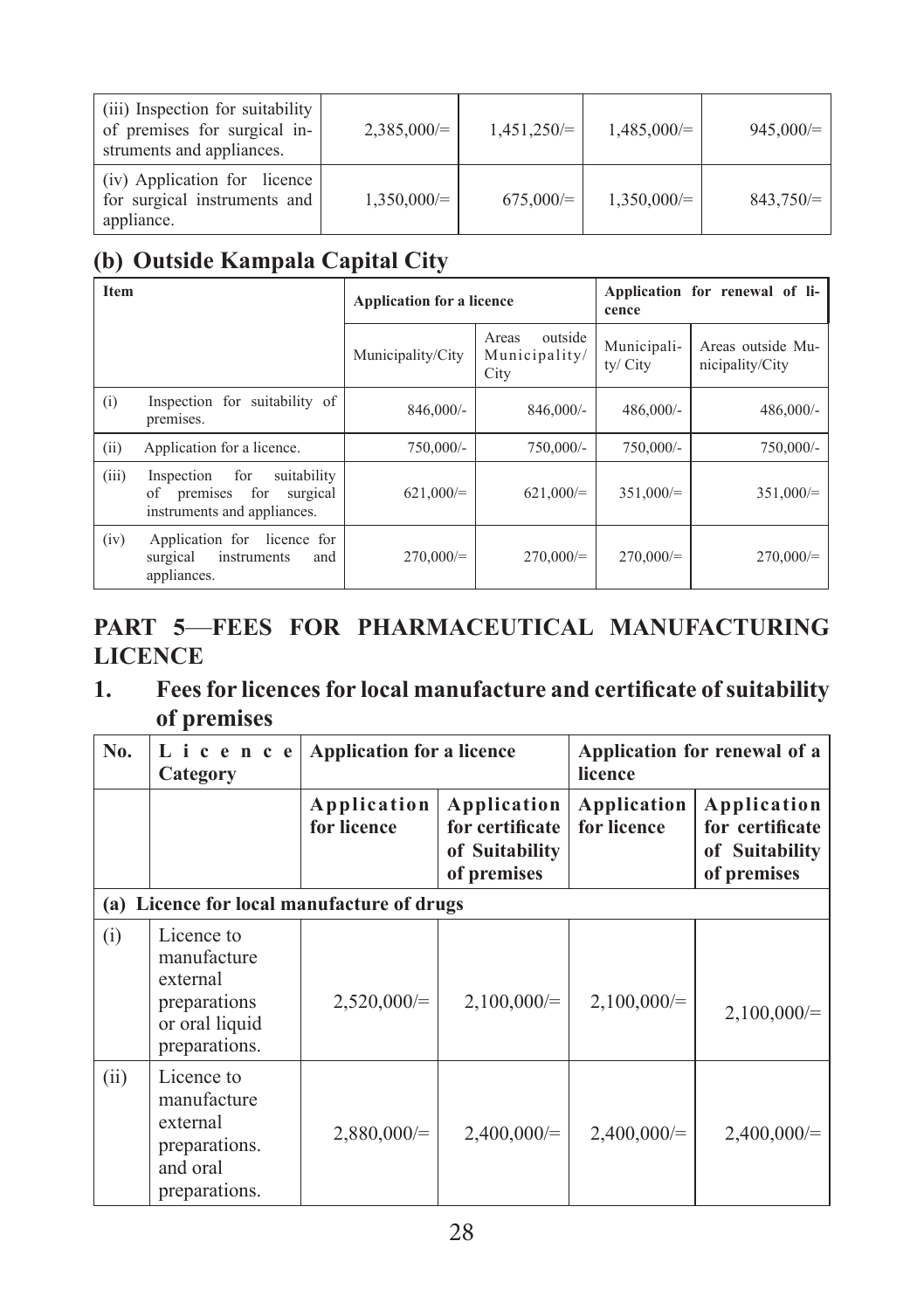| (iii) | Licence to<br>manufacture<br>sterile prepa-<br>rations, the<br>preparations in<br>para-graphs (i),<br>(ii) and other<br>types of dosage<br>forms. | $4,200,000/=$ | $4,200,000/=$ | $3,600,000/=$ | $3,600,000/=$ |
|-------|---------------------------------------------------------------------------------------------------------------------------------------------------|---------------|---------------|---------------|---------------|
| (iv)  | Approval of<br>the primary<br>packaging<br>activity for<br>the local<br>manufacturer.                                                             | $2,100,000/=$ | $1,800,000/=$ | $1,800,000/=$ | $1,800,000/=$ |
| (v)   | Approval of<br>the secondary<br>packaging<br>activity for<br>the local<br>manufacturer.                                                           | $1,800,000/=$ | $1,500,000/=$ | $1,500,000/=$ | $1,500,000/=$ |
| (vi)  | Licence to<br>manufacture<br>surgical<br>instruments and<br>appliances.                                                                           | $4,200,000/=$ | $4,200,000/=$ | $3,600,000/=$ | $3,600,000/=$ |
| (b)   | Licence for manufacture of herbal drugs                                                                                                           |               |               |               |               |
| (i)   | Licence to<br>manufacture<br>external<br>preparations<br>or oral liquid<br>preparations.                                                          | 900,000/-     | 900,000/-     | 900,000/-     | 900,000/-     |
| (ii)  | Licence to<br>manufacture<br>external<br>preparations<br>and oral<br>preparations.                                                                | 900,000/-     | 900,000/-     | 900,000/-     | 900,000/-     |
| (c)   | Licence for manufacture of herbals that comprise class B, Group I derivatives                                                                     |               |               |               |               |
| (i)   | Licence to<br>manufacture<br>external<br>preparations<br>or oral liquid<br>preparations.                                                          | $2,520,000/=$ | $2,100,000/=$ | $2,100,000/=$ | $2,100,000/=$ |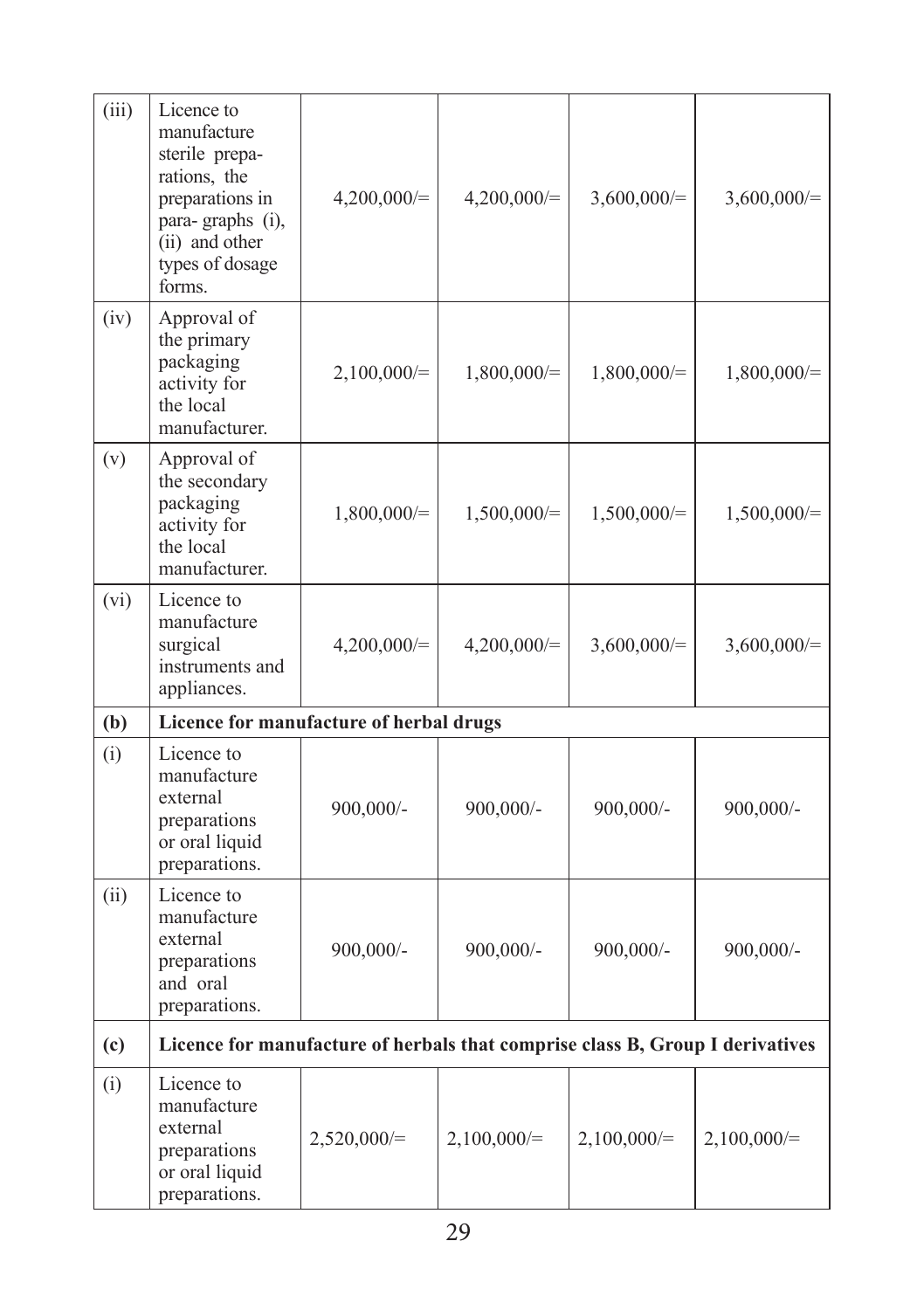| (ii)  | Licence to<br>manufacture<br>external<br>preparations<br>and oral<br>preparations.                                                              | $2,880,000/=$  | $2,400,000/=$  | $2,400,000/=$ | $2,400,000/=$  |  |  |
|-------|-------------------------------------------------------------------------------------------------------------------------------------------------|----------------|----------------|---------------|----------------|--|--|
| (d)   | Licence for manufacture of class A drugs from cannabis, papaver somniferum,<br>Catha edulis, cocoa leaf, papaver setigerum and other narcotics. |                |                |               |                |  |  |
| (i)   | Licence for<br>manufacture of<br>raw materials<br>to be used to<br>manufacture<br>drugs.                                                        | $60,000,000/=$ | $45,000,000/=$ | 60,000,000/   | $45,000,000/=$ |  |  |
| (ii)  | Licence to<br>manufacture<br>external or oral<br>preparations.                                                                                  | 30,000,000/    | $24,000,000/=$ | 30,000,000/   | $24,000,000/=$ |  |  |
| (iii) | Licence to<br>manufacture<br>external<br>preparations<br>and oral<br>preparations.                                                              | $30,000,000/=$ | 30,000,000/    | 30,000,000/   | 30,000,000/    |  |  |
| (iv)  | Approval of<br>primary or<br>secondary<br>packaging to be<br>used in $(i)$ , $(ii)$<br>and (iii).                                               | 60,000,000/    | $45,000,000/=$ | 60,000,000/   | $45,000,000/=$ |  |  |

## **2. Fees for application to amend conditions of manufacturing licence**

| (a) | Application to amend the conditions of<br>manufacturing licence with site inspection for<br>manufacturers in paragraph (a) categories (i), (ii)<br>and (iii). | $250,000/$ - |
|-----|---------------------------------------------------------------------------------------------------------------------------------------------------------------|--------------|
| (b) | Application to amend the conditions of a<br>manufacturing licence with site inspection for<br>manufacturers paragraph (a), categories (iv) and (v).           | $150,000/-$  |
| (c) | Application to amend the conditions of a<br>manufacturing licence for all categories in<br>paragraph (a), without site inspection.                            | $100,000/$ - |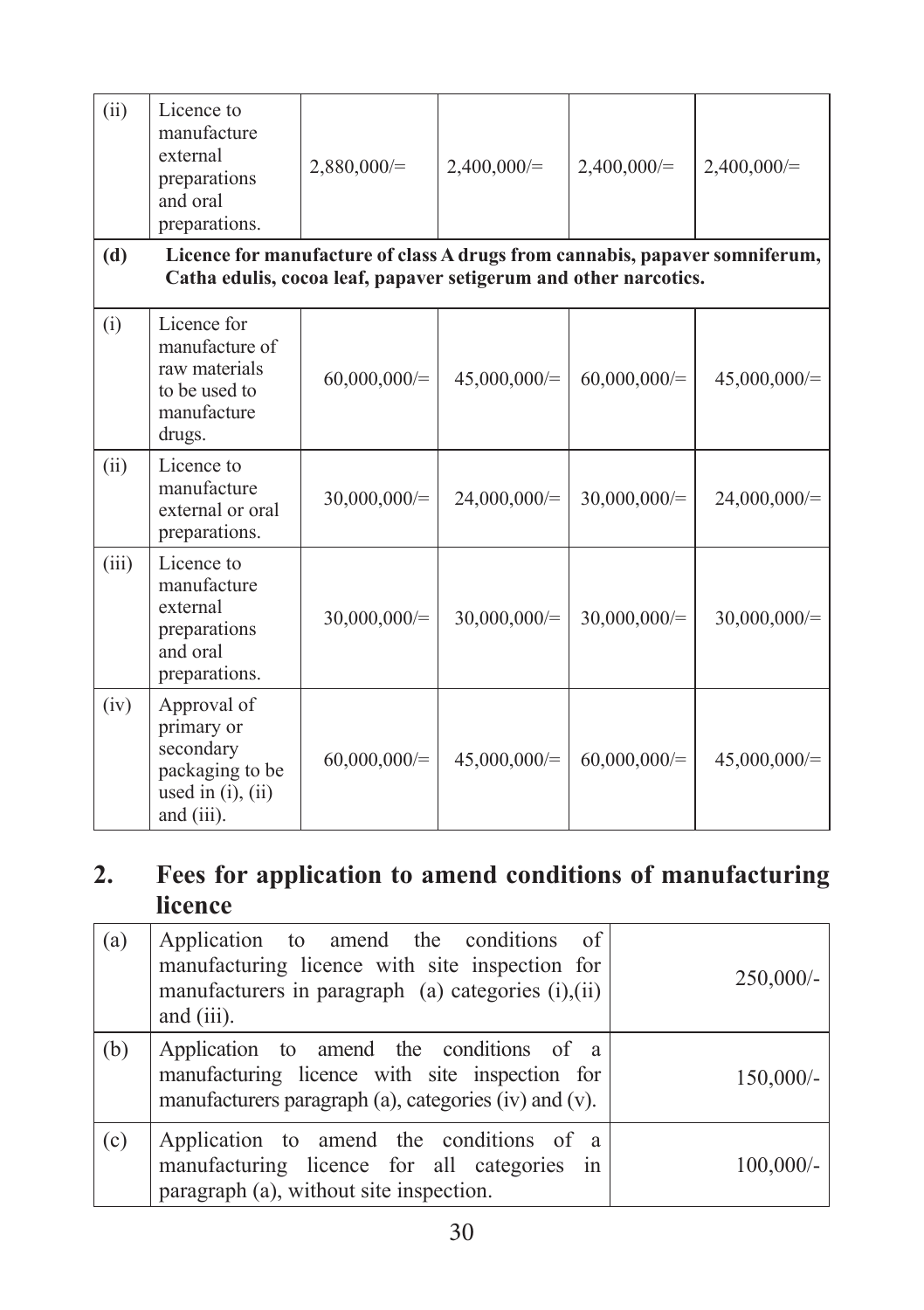## **PART 6**—**FEES FOR IMPORTATION AND EXPORTATION OF DRUGS AND SURGICAL INSTRUMENTS AND APPLIANCES.**

|     | <b>Description</b>                                                                                                                                                                                                                                                                                                                                                                                                                                                                                                                                                                                                                                                                                                                                                                                                               |                                                                                                                                                                   | Fees              |
|-----|----------------------------------------------------------------------------------------------------------------------------------------------------------------------------------------------------------------------------------------------------------------------------------------------------------------------------------------------------------------------------------------------------------------------------------------------------------------------------------------------------------------------------------------------------------------------------------------------------------------------------------------------------------------------------------------------------------------------------------------------------------------------------------------------------------------------------------|-------------------------------------------------------------------------------------------------------------------------------------------------------------------|-------------------|
| (a) | Application for a general import or export permit                                                                                                                                                                                                                                                                                                                                                                                                                                                                                                                                                                                                                                                                                                                                                                                |                                                                                                                                                                   | 300,000/          |
| (b) | Application for limited import or export permit                                                                                                                                                                                                                                                                                                                                                                                                                                                                                                                                                                                                                                                                                                                                                                                  |                                                                                                                                                                   | 100,000/          |
| (c) | Verification of imported commercial consignments, dona-<br>tions and grants to commercial organizations and Govern-<br>ment Ministries, departments, projects, programmes and<br>institutions.                                                                                                                                                                                                                                                                                                                                                                                                                                                                                                                                                                                                                                   |                                                                                                                                                                   | 2.0% of FOB Price |
| (d) | Verification of bulk products of commercial consignments<br>of drugs, where the drugs are imported under paragraph 3,<br>for primary packaging as part of the local manufacturing<br>process.                                                                                                                                                                                                                                                                                                                                                                                                                                                                                                                                                                                                                                    |                                                                                                                                                                   | 1% of FOB Price   |
| (e) | Verification of bulk products of commercial consignments<br>of drugs, where the drugs are imported under paragraph 3,<br>for secondary packaging as part of the local manufacturing<br>process.                                                                                                                                                                                                                                                                                                                                                                                                                                                                                                                                                                                                                                  |                                                                                                                                                                   | 1.5% of FOB Price |
| (f) | Verification fees for a consignment imported by a licensed<br>person for wholesale or retail from a country which is not a<br>member of the EAC where the consignment comprises the<br>following drugs -<br><b>Drug composition</b><br>$i$ .<br>Albendazole 400mg Tablets/<br>Suspension 100mg/5ml<br>Amoxicillin trihydrate<br>ii.<br>equivalent to Amoxicillin<br>125mg/5ml<br>Amoxicillin trihydrate<br>iii.<br>equivalent to Amoxicillin 250mg<br>Ampicillin 125mg + Cloxacillin<br>iv.<br>125mg/5ml<br>Ampicillin 250mg + Cloxacillin<br>V.<br>250mg<br>Artemether / Lumefantrine<br>vi.<br>20/120mg<br>Artemether/Lumefantrine<br>vii.<br>15/90 Dry Suspension<br>viii. Ascorbic acid (Vitamin C)<br>100mg<br>Cetirizine Hydrochloride<br>ix.<br>10mg Tablets/Syrup 1mg/ml<br>Chloramphenicol Palmitate<br>X.<br>125mg/5ml | Dosage form of drug<br>Tablet/ Suspension<br>Suspension<br>Capsule<br>Suspension<br>Capsule<br>Tablet<br>Dry Suspension<br>Tablet<br>Tablets/ Syrup<br>Suspension | 12% of FOB price  |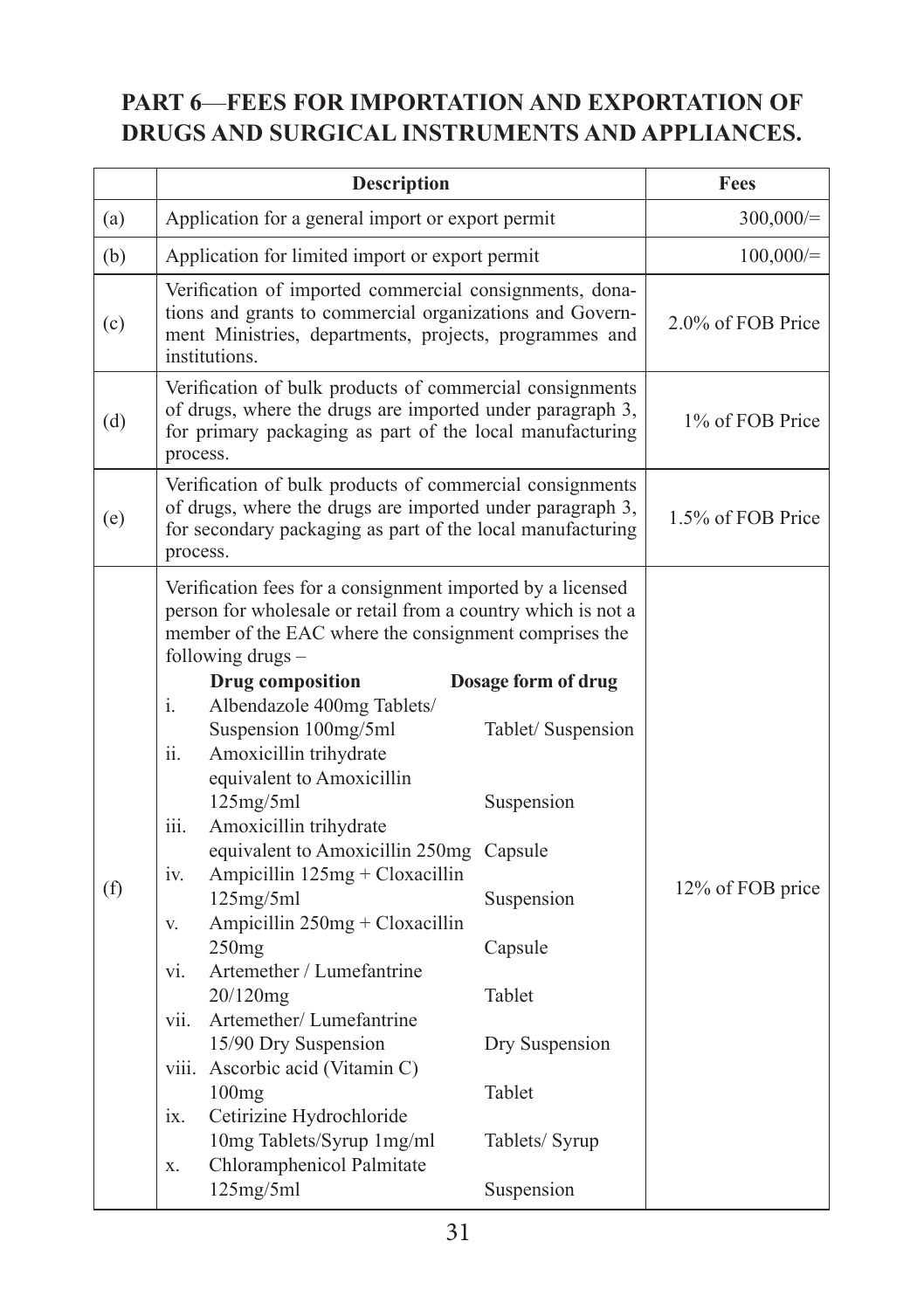| xi.  | Ciprofloxacin 500mg                             | Tablet               |
|------|-------------------------------------------------|----------------------|
| xii. | Ciprofloxacin 0.2%                              | Intravenous infusion |
|      | xiii. Cloxacillin 125mg/5ml                     | Suspension           |
|      | xiv. Cloxacillin Sodium                         |                      |
|      | equivalent to Cloxacillin 250mg.                | Capsule.             |
| XV   | Dextrose 5%                                     | IV fluids            |
|      | xvi Dextrose 50% (D50)                          | Intravenous infusion |
|      | xvii Diclofenac Sodium 50mg                     | Tablet               |
|      | xviii Doxycycline 100mg                         | Capsule              |
| xix  | Erythromycin 125mg/5ml                          |                      |
|      | (as Estolate and Ethyl Succinate). Suspension   |                      |
| XX   | Erythromycin 250mg                              | Tablet               |
|      | xxi Hartmann's Ringer Lactate                   | IV fluids            |
|      | xxii Ibuprofen 200mg Tablets /                  |                      |
|      | Suspension 100mg/5ml                            | Tablet/ Suspension   |
|      | xxiii Loperamide 2mg                            | Capsule              |
|      | xxiv Magnesium Trisilicate                      |                      |
|      | 250mg + Dried Aluminium                         |                      |
|      | Hydroxide 120mg/Gel                             | Tablet.              |
|      | xxy Mannitol 20%                                | Intravenous infusion |
|      | xxvi Metronidazole 0.5%                         | Intravenous infusion |
|      | xxvii Metronidazole 200mg<br>Tablets /          |                      |
|      | Suspension 100mg/5ml                            | Tablet/ Suspension   |
|      | xxviii. Sodium Chloride 0.9%                    | <b>IV</b> fluids     |
|      | xxix. Omeprazole 20mg                           | Capsule              |
|      | xxx. ORS - Each sachet                          |                      |
|      | contains: Glucose Andhyrous                     |                      |
|      | 13.5gm + Trisodium Citrate                      |                      |
|      | Dihydrate 2.9gm + Sodium                        |                      |
|      | Chloride $2.6gm + Potassium$                    |                      |
|      | Chloride 1.5gm                                  | Sachet-plain         |
|      |                                                 | Sachet-orange        |
|      |                                                 | flavour              |
|      | xxxi. ORS + Zinc Sulphate                       |                      |
|      | Monhydarate 20mg Tablets                        |                      |
|      | 2 sachets ORS+ 10 Zinc Tablets. Tablets/ Powder |                      |
|      | xxxii. Paracetamol 500mg                        |                      |
|      | Tablets/Suspension 120mg/5ml Tablet/Suspension  |                      |
|      | xxxiii. Quinine Sulphate 300mg                  |                      |
|      | Tablets/Syrup 100mg /5ml                        | Tablet/ Syrup        |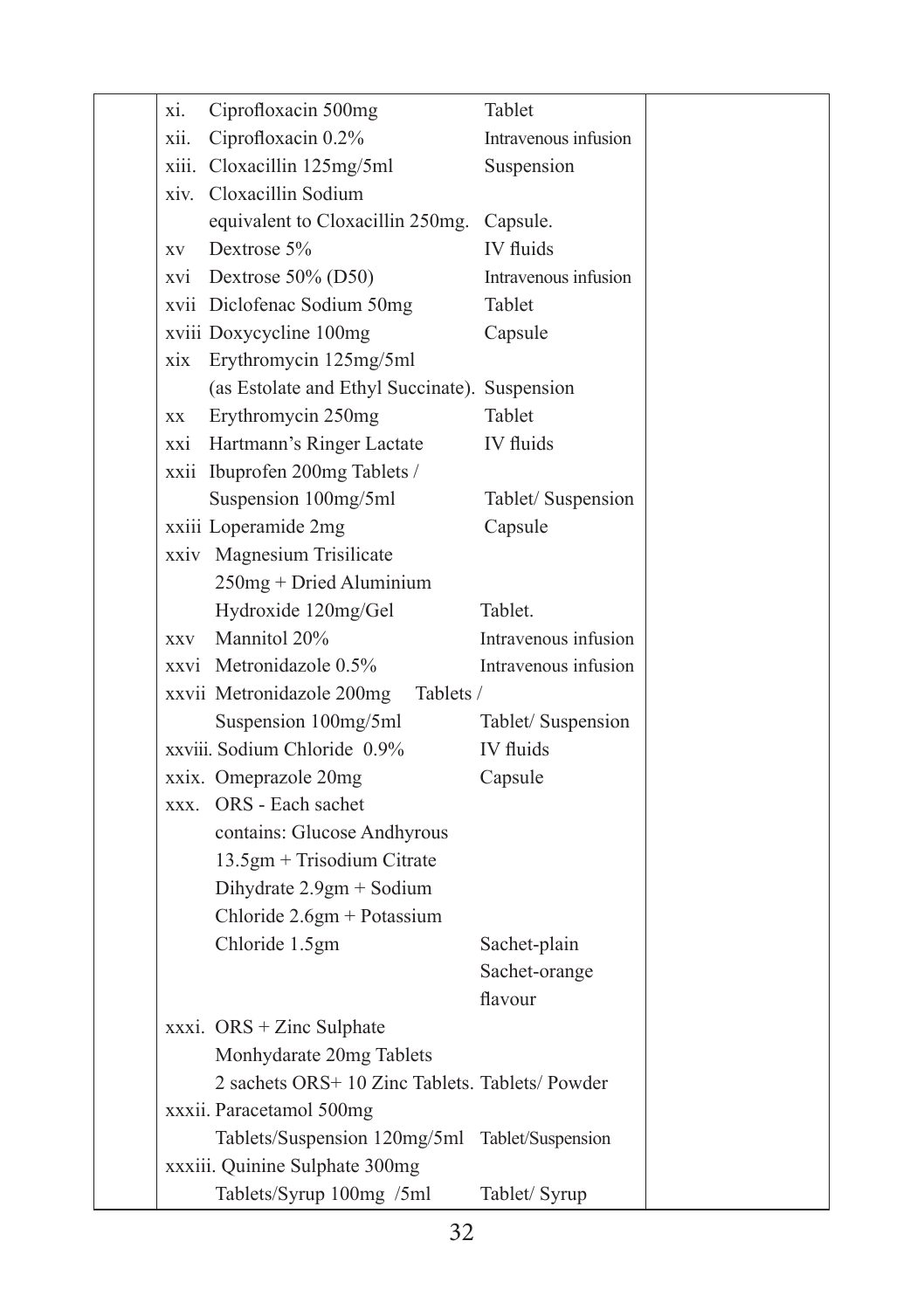|     | xxxiv.Sulfamethoxazole 200mg +                                                                                                                                                                                                                                    |                |                    |
|-----|-------------------------------------------------------------------------------------------------------------------------------------------------------------------------------------------------------------------------------------------------------------------|----------------|--------------------|
|     | Trimethoprim 40mg/5ml                                                                                                                                                                                                                                             | Suspension     |                    |
|     | xxxv. Surgical Spirit                                                                                                                                                                                                                                             | Solution       |                    |
|     | xxxvi Trimethoprim 80mg +                                                                                                                                                                                                                                         |                |                    |
|     | Sulfamethoxazole 400mg                                                                                                                                                                                                                                            | Tablet         |                    |
|     | xxxvii Zinc Sulfate monohydrate                                                                                                                                                                                                                                   |                |                    |
|     | BP (54.90 mg) equivalent to 20mg                                                                                                                                                                                                                                  |                |                    |
|     | elemental Zinc/Solution                                                                                                                                                                                                                                           |                |                    |
|     | Supplement 10mg/5ml"                                                                                                                                                                                                                                              | Tablets/ Syrup |                    |
| (g) | Verification of bulk products of commercial consignment of<br>drugs, where the consignment comprises of the drugs specified<br>in paragraph 6, for primary packaging as part of the local man-<br>ufacturing process.                                             |                | 6% of FOB Price    |
| (h) | Verification of bulk products of commercial consignment of<br>drugs, where the consignment comprises of the drugs specified<br>in paragraph 6, for secondary packaging as part of the local<br>manufacturing process.                                             |                | 10% of FOB Price   |
| (i) | Verification fees for importation of donations of up to US \$<br>1000, to non-profit making charities and NGOs                                                                                                                                                    |                | 100,000/           |
| (j) | Verification fees for importation of donations of US \$ 1001-<br>5000, to non-profit making charities and? NGOs                                                                                                                                                   |                | 200,000/           |
| (k) | Verification fees for importation of donations of over US \$<br>5000 to non-profit charities and NGOs                                                                                                                                                             |                | 300,000/           |
| (1) | Verification of imported consignments of unregistered drugs<br>from authorized and approved sources.                                                                                                                                                              |                | 3.0% of FOB price  |
| (m) | Verification of imported consignments for -                                                                                                                                                                                                                       |                |                    |
|     | donation for disasters, outbreaks;<br>(a)                                                                                                                                                                                                                         |                |                    |
|     | (b)<br>vaccines:                                                                                                                                                                                                                                                  |                | Nil                |
|     | (c)<br>anti-cancer drugs; and                                                                                                                                                                                                                                     |                |                    |
|     | pharmaceutical raw materials.<br>(d)                                                                                                                                                                                                                              |                |                    |
| (n) | Verification of importation of surgical instruments and ap-<br>pliances excluding the item in paragraph 19.                                                                                                                                                       |                | 2.0% of FOB price  |
| (0) | Verification of a consignment of drugs imported without prior<br>authorization by the Authority, where the consignment arrives<br>at the port of entry before the product is registered; or before<br>amendments to registration are applied for or are approved. |                | 4.0% of FOB price  |
| (p) | Application for annual export permit, for export                                                                                                                                                                                                                  |                |                    |
|     | of raw materials from cannabis, papaver somniferum, Catha<br>edulis, coca leaf, papaver setigerum and other narcotics.                                                                                                                                            |                | <b>US \$50,000</b> |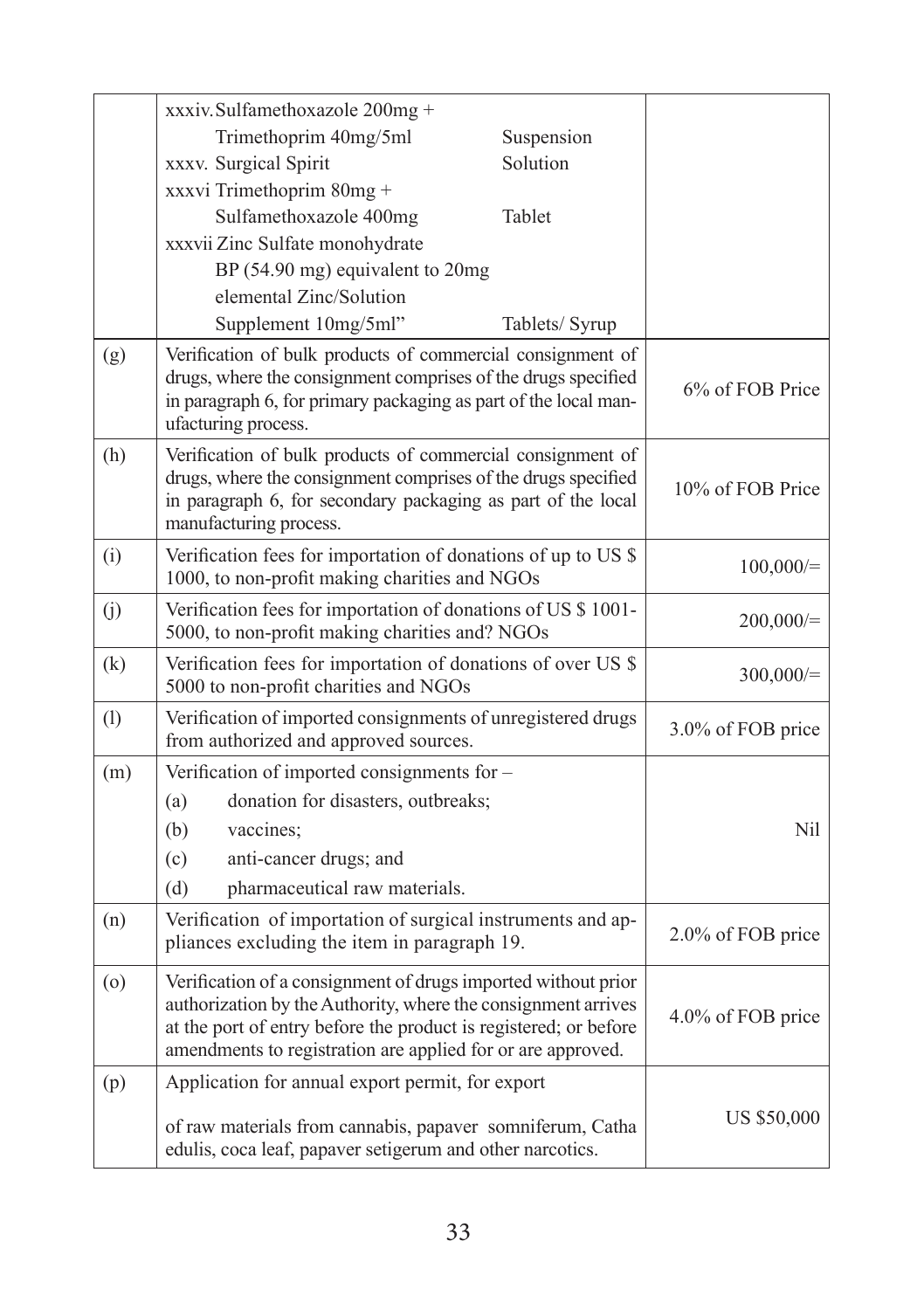| (q) | Verification of unregistered drugs imported from countries<br>with stringent drug regulatory agencies where there are reg-<br>istered alternatives for the drug in Uganda.   | $12\%$ of FOB |
|-----|------------------------------------------------------------------------------------------------------------------------------------------------------------------------------|---------------|
| (r) | Verification fees for exportation of drugs and or surgical in-<br>struments and surgical appliances.                                                                         | 500,000/      |
| (s) | Verification of a consignment of examination and surgical $\vert$ 12% of FOB<br>gloves imported for wholesale or retail, from a country<br>which is not a member of the EAC. |               |

# **PART 7**—**FEES FOR ANALYSIS OF SAMPLES IN LABORATORY**

1. Routine analysis of samples

|     | <b>Description</b>                                                                                        | Fees per batch |
|-----|-----------------------------------------------------------------------------------------------------------|----------------|
|     |                                                                                                           |                |
| (a) | Application for routine drug analysis in the laboratory of<br>the Authority after registration, per batch | \$ 300         |
| (b) | Fees for re-analysis of sample at the request of owner,<br>manufacturer or importer                       | \$10,000       |

2. Laboratory examination of drugs and surgical instrument and appliance samples at client request.

|        | <b>Item</b>                                                                                    | Fees per batch                          |
|--------|------------------------------------------------------------------------------------------------|-----------------------------------------|
| (a)    | Pharmaceutical analysis of drugs                                                               |                                         |
| (i)    | Assay for single ingredient products                                                           | <b>US \$1000</b>                        |
| (ii)   | Assay for fixed dose combination (maximum of two<br>Active pharmaceutical ingredients).        | US \$2,000                              |
| (iii)  | Sterility + Endotoxins tests                                                                   | US \$1,500                              |
| (b)    | Other products                                                                                 |                                         |
| (i)    | Condom testing per batch                                                                       | <b>US \$350</b>                         |
| (i)    | Glove testing per batch                                                                        | <b>US \$ 250</b>                        |
| (iii)  | Surgical Instruments physical /chemical test                                                   | US \$ 1,000                             |
| (iv)   | Fees for analysis of medical Face masks per sample.                                            | US \$ 3,500                             |
| (v)    | Analysis of mosquito nets per batch                                                            | <b>US \$ 200</b>                        |
| (vi)   | Analysis of more than three batches of pre market samples<br>of locally manufactured products. | 100,000/- per batch                     |
| (vii)  | Fee for a detailed certificate of analysis at the request of<br>the manufacturer or importer.  | <b>US \$100</b>                         |
| (viii) | Analysis by the Authority in laboratories not owned by the<br>Authority                        | Cost of testing $+$<br>$10\%$ surcharge |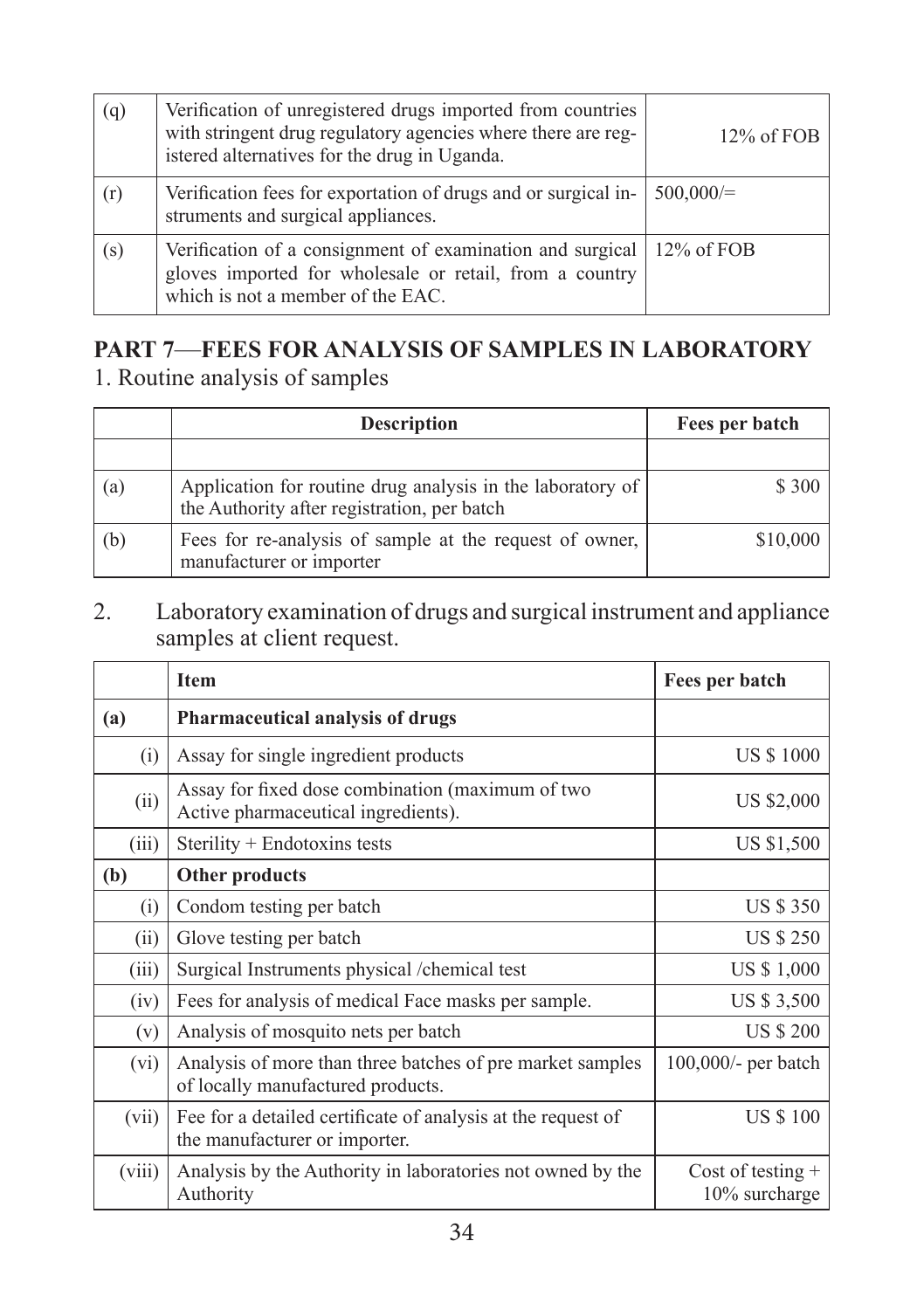3. Analysis of sample of cannabis, papaver somniferum, Catha edulis, coca leaf, papaver setigerum and other narcotics.

| N <sub>0</sub> | <b>Item</b>                                                                                  | Fees per batch |
|----------------|----------------------------------------------------------------------------------------------|----------------|
| (a)            | Complete analysis                                                                            | US \$ 10,000   |
| (b)            | Microbial analysis                                                                           | US \$3,000     |
| (c)            | Analysis for pesticides and aflatoxins                                                       | US \$5,500     |
| (d)            | Analysis for potency and other physical tests such as<br>heavy metals, loss on drying (LOD). | US \$3,000     |

#### 4. Analysis of samples for foreign herbal products

| No. | <b>Item</b>                       | Fees per batch   |
|-----|-----------------------------------|------------------|
| (a) | Analysis of chemical contaminants | US \$ 1,050      |
| (b) | Microbial analysis                | <b>US \$700</b>  |
| (c) | Adulterants                       | <b>US \$1000</b> |

#### **PART 8**—**FEES FOR INSPECTION OF FOREIGN MANUFACTURING PLANTS FOR GOOD MANUFACTURING PRACTICES.**

1. Inspection of site for manufacturing drugs including imported herbal drugs, medical gloves, condoms and surgical instruments and appliances.

| No. | <b>Item</b>                                                                                                                                                                   | Fees for a<br>facility within<br><b>EAC</b> | Fees for a<br>facility within<br>Africa, outside<br>the EAC | <b>Fees</b> for<br>a facility<br>outside of<br><b>Africa</b> |
|-----|-------------------------------------------------------------------------------------------------------------------------------------------------------------------------------|---------------------------------------------|-------------------------------------------------------------|--------------------------------------------------------------|
| (a) | Inspection of manufacturing<br>site with all processes at<br>one site for a maximum of<br>5 product lines for finished<br>pharmaceutical<br>product<br>including biologicals. | US\$5,000                                   | US\$6,000                                                   | <b>US\$ 8,000</b>                                            |
| (b) | Inspection of any additional<br>pharmaceutical<br>finished<br>product line.                                                                                                   | $$1,000$ per line                           | \$1,500<br>per<br>line                                      | US\$ 2,000 per<br>line                                       |
| (c) | Fast track GMP inspections                                                                                                                                                    | $300\%$ of the<br>inspection fee            | $300\%$ of the<br>inspection fee                            | $300\%$ of the<br>inspection fee                             |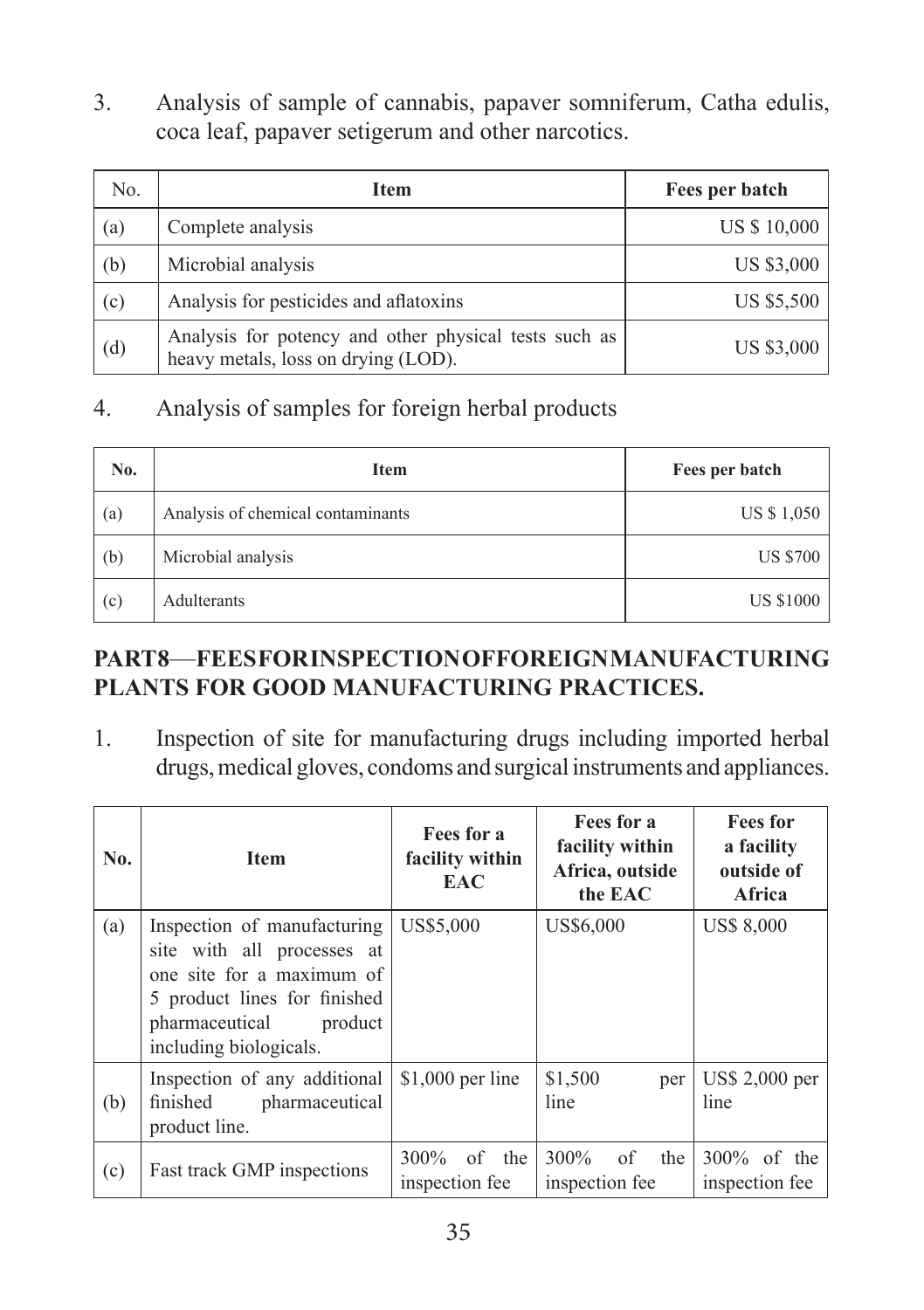2. Inspection of sites where the manufacturing process is carried out at other sites within the country where the main site is located.

| No. | <b>Item</b>                                                                      | Fees for a<br>facility within<br>the EAC | Fees for a<br>facility within<br>Africa, outside<br>the EAC | Fees for a facil-<br>ity outside of<br>Africa |
|-----|----------------------------------------------------------------------------------|------------------------------------------|-------------------------------------------------------------|-----------------------------------------------|
| (a) | Inspection of warehous-<br>ing of raw materials up to<br>finished bulk product   | US\$1,500                                | US\$2,000                                                   | US\$3,000                                     |
| (b) | Inspection of sites for<br>final packaging, quality<br>control and final release | \$1,000                                  | <b>US\$</b> 1,500                                           | US\$2,000                                     |
| (c) | Inspection of sites for<br>quality control and final<br>release                  | US\$1500                                 | US\$2000                                                    | US\$3,000                                     |
| (d) | GMP documents evalua-<br>tion (desk audits)                                      | US $$5000$ per<br>manufacturing<br>site  | US $$6000$ per<br>manufacturing<br>site                     | US \$ 7000 per<br>manufacturing<br>site       |

## **PART 9**—**FEES FOR CLINICAL TRIALS FOR HUMAN DRUGS AND VACCINES**

| No. | <b>Stage of clinical trial</b>                                    | <b>Fees for clinical</b><br>trials for drugs<br>except for locally<br>manufactured<br>herbal drugs | <b>Fees for locally</b><br>manufactured<br>herbal drugs |
|-----|-------------------------------------------------------------------|----------------------------------------------------------------------------------------------------|---------------------------------------------------------|
| (1) | Application to undertake clinical<br>trial for a registered drug  | <b>US \$ 2500</b>                                                                                  | $1,000,000/=$                                           |
| (2) | Application to undertake clinical<br>trial for unregistered drug. | <b>US \$4000</b>                                                                                   | $1,000,000/=$                                           |
| (3) | Application to amend application for<br>clinical trial.           | <b>US \$ 200</b>                                                                                   | 100,000/                                                |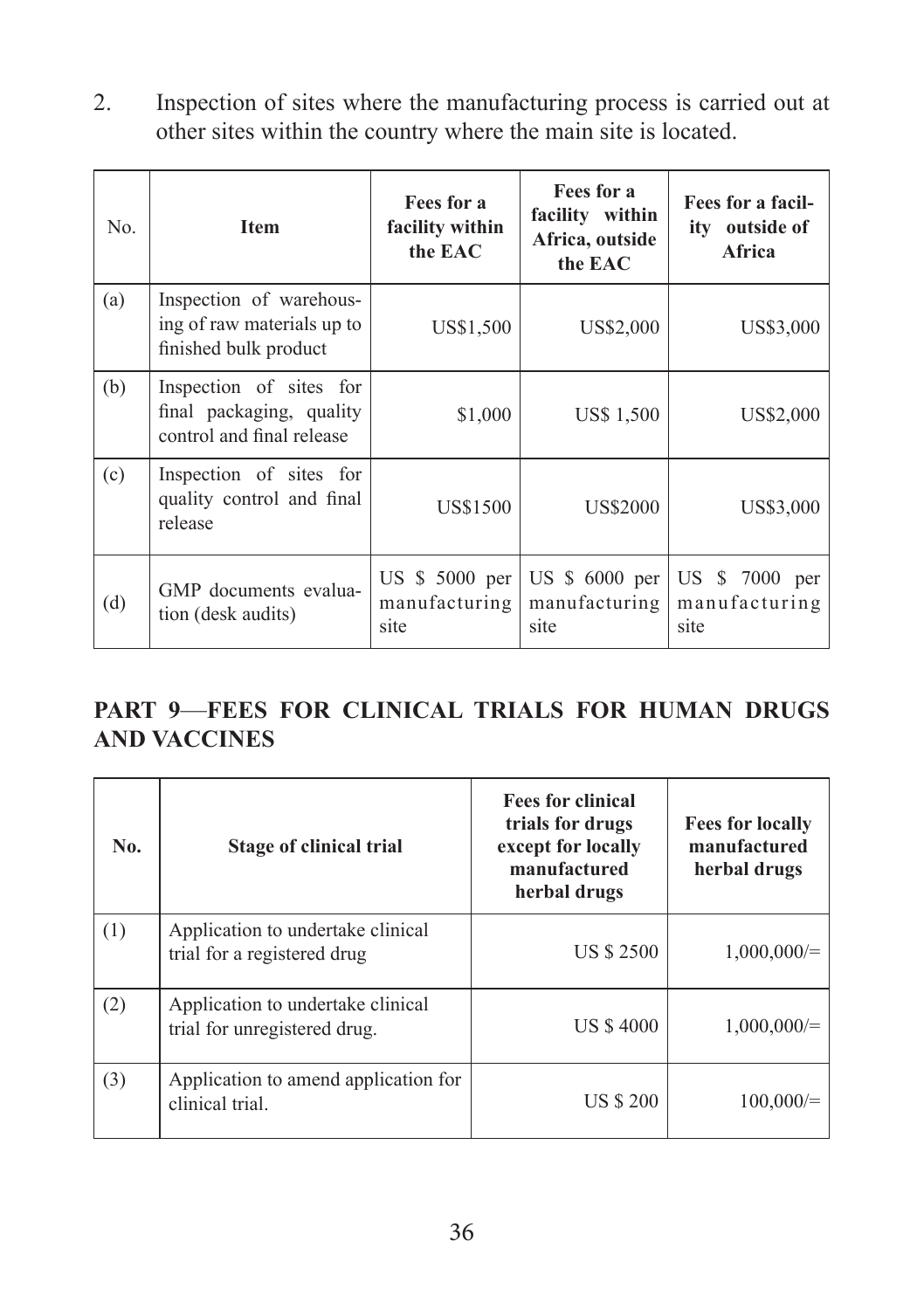#### **PART 10**—**FEES FOR CLINICAL/ FIELD TRIALS FOR VETERINARY DRUGS AND VACCINES**

1. Clinical trials or field trials for imported veterinary drugs and vaccines.

|     | <b>Item</b>                                                                       | Fees              |
|-----|-----------------------------------------------------------------------------------|-------------------|
| (1) | Application to conduct ectoparasiticides field trials                             | <b>US \$1000</b>  |
| (2) | Application for to conduct clinical trial for registered drug<br>and or vaccine   | <b>US \$1000</b>  |
| (3) | Application for to conduct clinical trial for unregistered drug<br>and or vaccine | <b>US \$ 2000</b> |
| (4) | Amendment of application                                                          | <b>US \$ 200</b>  |

#### 2. Clinical trials or field trials for local veterinary drugs and vaccines.

|     | <b>Item</b>                                                    | Fees for clinical trials or field<br>trials for drugs except for<br>locally manufactured herbal<br>drugs | <b>Fees for</b><br>locally<br>manufactured<br>herbal drugs |
|-----|----------------------------------------------------------------|----------------------------------------------------------------------------------------------------------|------------------------------------------------------------|
| (1) | Application to conduct<br>ectoparasiticides field trials       | <b>US \$1000</b>                                                                                         | $1,000,000/=$                                              |
| (2) | Application to conduct clinical<br>trial for registered drug   | $1,500,000/=$                                                                                            | $1,000,000/=$                                              |
| (3) | Application to conduct clinical<br>trial for unregistered drug | $3,000,000/=$                                                                                            | $1,000,000/=$                                              |
| (4) | Amendment of application                                       | $300,000/=$                                                                                              | $100,000/=$                                                |

## **PART 11**—**FEES FOR CHANGES IN PARTICULARS REGISTERED WITH THE AUTHORITY**

| N <sub>0</sub> . | Nature of change                                                                            | Fees in shs  |
|------------------|---------------------------------------------------------------------------------------------|--------------|
| (1)              | Application for change of name, ownership or management<br>of a pharmacy                    | $500,000/$ - |
| (2)              | Application for change of name, ownership or management<br>of a licensed seller             | $100,000/-$  |
| (3)              | Application for change of pharmacist or person in -charge<br>during the licensing period    | $100,000/$ - |
| (4)              | Application for change in professional auxiliary staff                                      | $50,000/-$   |
| (5)              | Application for change of person in charge for a licenced<br>seller during licensing period | 50,000/      |